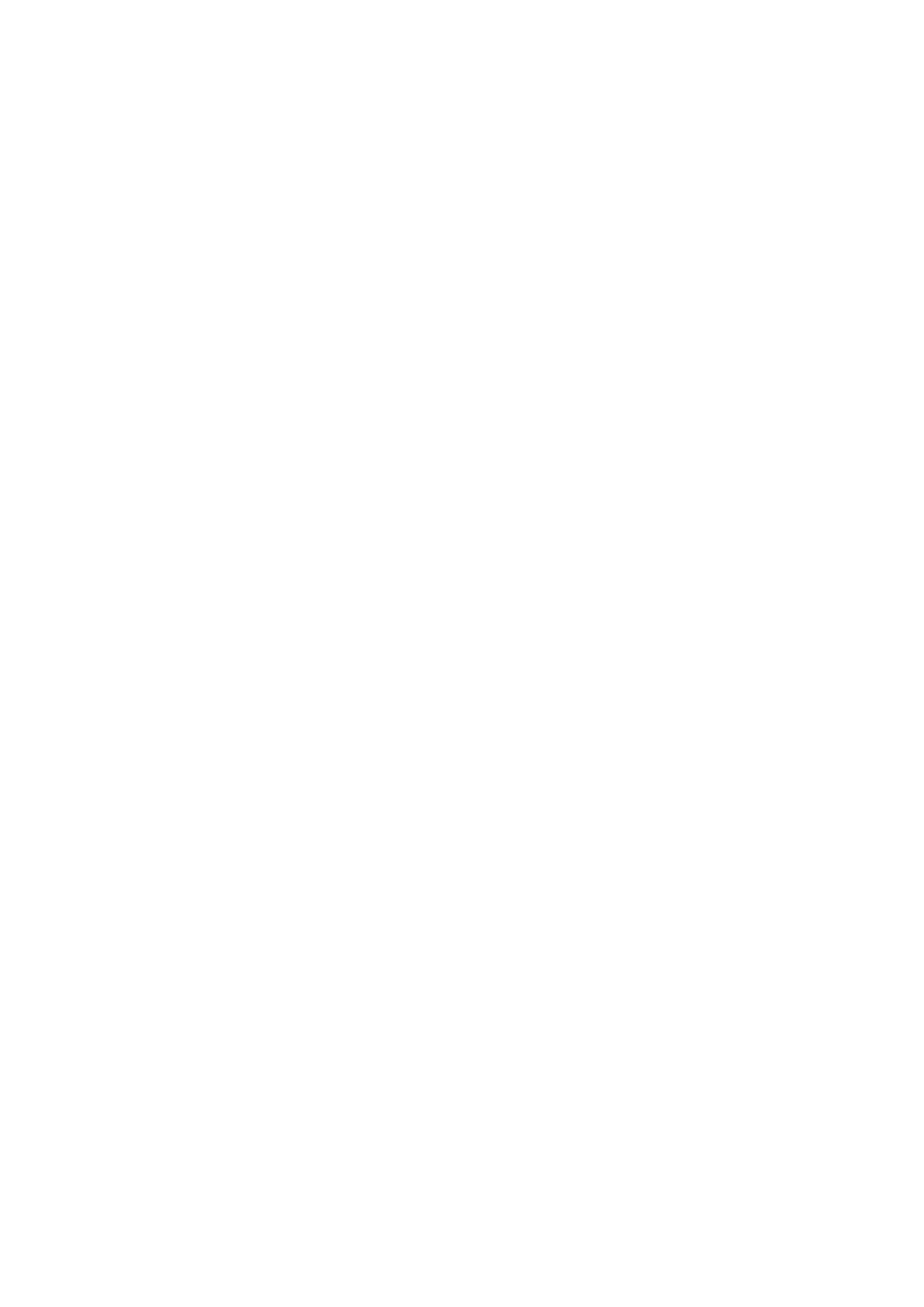

09 September 2015 CLH-O-0000001412-86-69/F

## **OPINION OF THE COMMITTEE FOR RISK ASSESSMENT ON A DOSSIER PROPOSING HARMONISED CLASSIFICATION AND LABELLING AT EU LEVEL**

In accordance with Article 37 (4) of Regulation (EC) No 1272/2008, the Classification, Labelling and Packaging (CLP) Regulation, the Committee for Risk Assessment (RAC) has adopted an opinion on the proposal for harmonized classification and labelling (CLH) of:

**Chemical name: 5-chloro-2-(4-chlorophenoxy)phenol**

**EC Number: 429-290-0**

**CAS Number: 3380-30-1**

The proposal was submitted by **Austria** and received by the RAC on **16 January 2015.**

In this opinion, all classifications and labelling are given in accordance with the CLP Regulation.

## **PROCESS FOR ADOPTION OF THE OPINION**

**Austria** has submitted a CLH dossier containing a proposal together with the justification and background information documented in a CLH report. The CLH report was made publicly available in accordance with the requirements of the CLP Regulation at *http://echa.europa.eu/harmonised-classification-and-labelling-consultation/* on **10 March 2015**. Concerned parties and Member State Competent Authorities (MSCA) were invited to submit comments and contributions by **24 April 2015**.

### **ADOPTION OF THE OPINION OF RAC**

Rapporteur, appointed by RAC: **Riitta Leinonen**

The opinion takes into account the comments provided by MSCAs and concerned parties in accordance with Article 37(4) of the CLP Regulation and the comments received are compiled in Annex 2.

The RAC opinion on the proposed harmonized classification and labelling was reached on **09 September 2015** by consensus.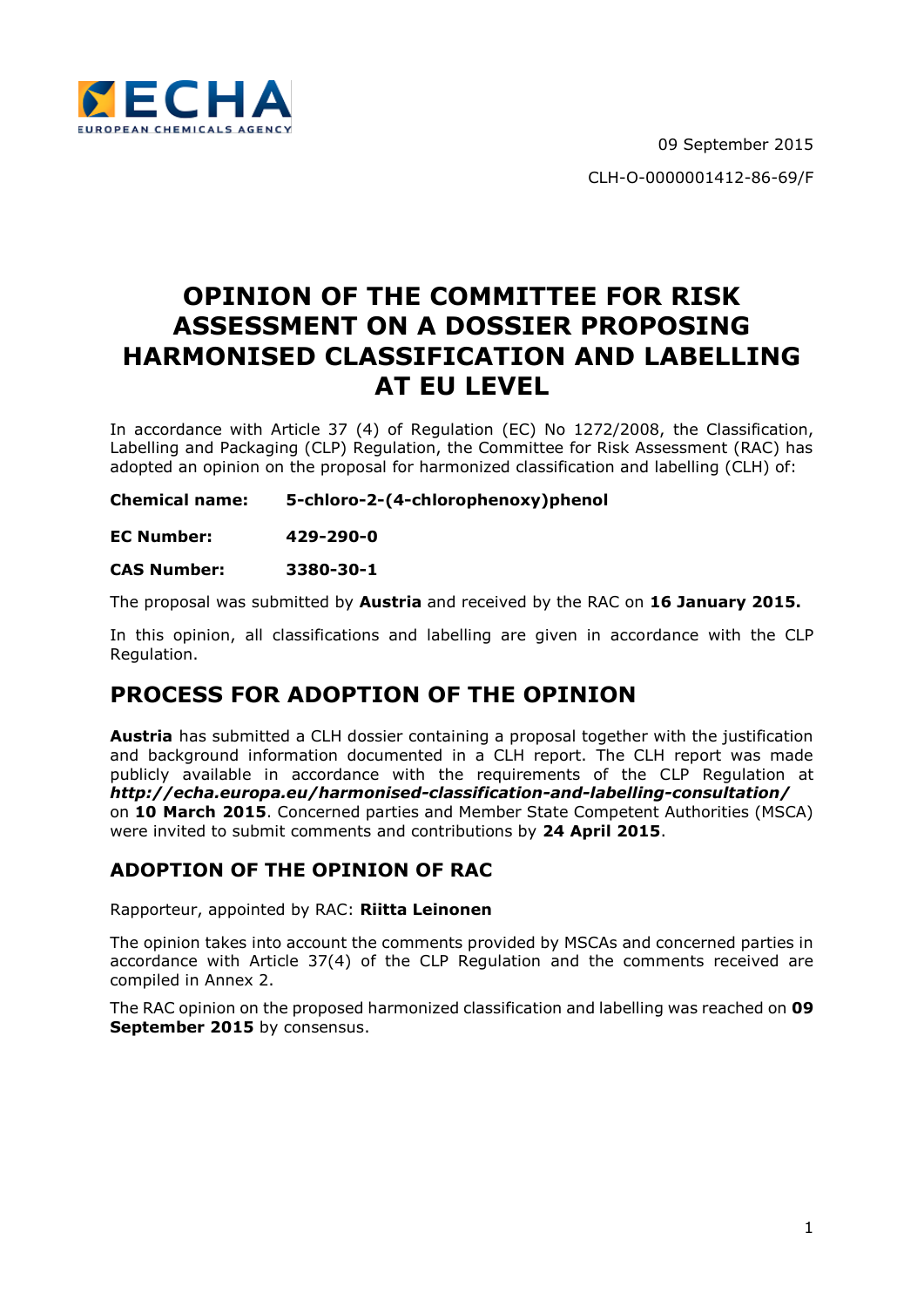|                                                       | <b>Index No</b>      | <b>International</b><br><b>Chemical</b><br><b>Identification</b> | <b>EC No</b>      | <b>CAS No</b> | <b>Classification</b>                              |                                       | Labelling                                   |                                      |                                          | <b>Specific Conc.</b>        | <b>Notes</b> |
|-------------------------------------------------------|----------------------|------------------------------------------------------------------|-------------------|---------------|----------------------------------------------------|---------------------------------------|---------------------------------------------|--------------------------------------|------------------------------------------|------------------------------|--------------|
|                                                       |                      |                                                                  |                   |               | <b>Hazard Class and</b><br>Category Code(s)        | <b>Hazard</b><br>statement<br>Code(s) | Pictogram,<br><b>Signal Word</b><br>Code(s) | <b>Hazard state-</b><br>ment Code(s) | Suppl.<br>Hazard<br>statement<br>Code(s) | Limits, M-<br>factors        |              |
| Current<br>Annex VI<br>entry                          | 605-023-0<br>$0 - 5$ | 5-chloro-2-(4-chlorop<br>henoxy)phenol                           | 429-29<br>$0 - 0$ | 3380-30-      | Eye Dam.<br>Aquatic Acute 1<br>Aquatic Chronic 1   | H318<br>H400<br>H410                  | GHS05<br>GHS09<br>Dgr                       | H318<br>H410                         |                                          |                              |              |
| Dossier<br>submitters<br>proposal                     | 605-023-0<br>$0 - 5$ | 5-chloro-2-(4-chlorop<br>henoxy)phenol                           | 429-29<br>$0 - 0$ | 3380-30-      | Aquatic Acute 1<br>Aquatic Chronic 1               | H400<br>H410                          | GHS09                                       | H410                                 |                                          | Add:<br>$M = 10$<br>$M = 10$ |              |
| RAC opinion                                           | 605-023-0<br>$0 - 5$ | 5-chloro-2-(4-chlorop<br>henoxy)phenol                           | 429-29<br>$0 - 0$ | 3380-30-      | Aquatic Acute 1<br>Aquatic Chronic 1               | H400<br>H410                          | GHS09                                       | H410                                 |                                          | $M = 10$<br>$M = 10$         |              |
| Resulting<br>Annex VI<br>entry if<br>agreed by<br>COM | 605-023-0<br>$0 - 5$ | 5-chloro-2-(4-chlorop<br>henoxy)phenol                           | 429-29<br>$0 - 0$ | 3380-30-      | Eye Dam. 1<br>Aquatic Acute 1<br>Aquatic Chronic 1 | H318<br>H400<br>H410                  | GHS05<br>GHS09<br>Dgr                       | H318<br>H410                         |                                          | $M = 10$<br>$M = 10$         |              |

#### **Classification and labelling in accordance with the CLP Regulation (Regulation (EC) No 1272/2008)**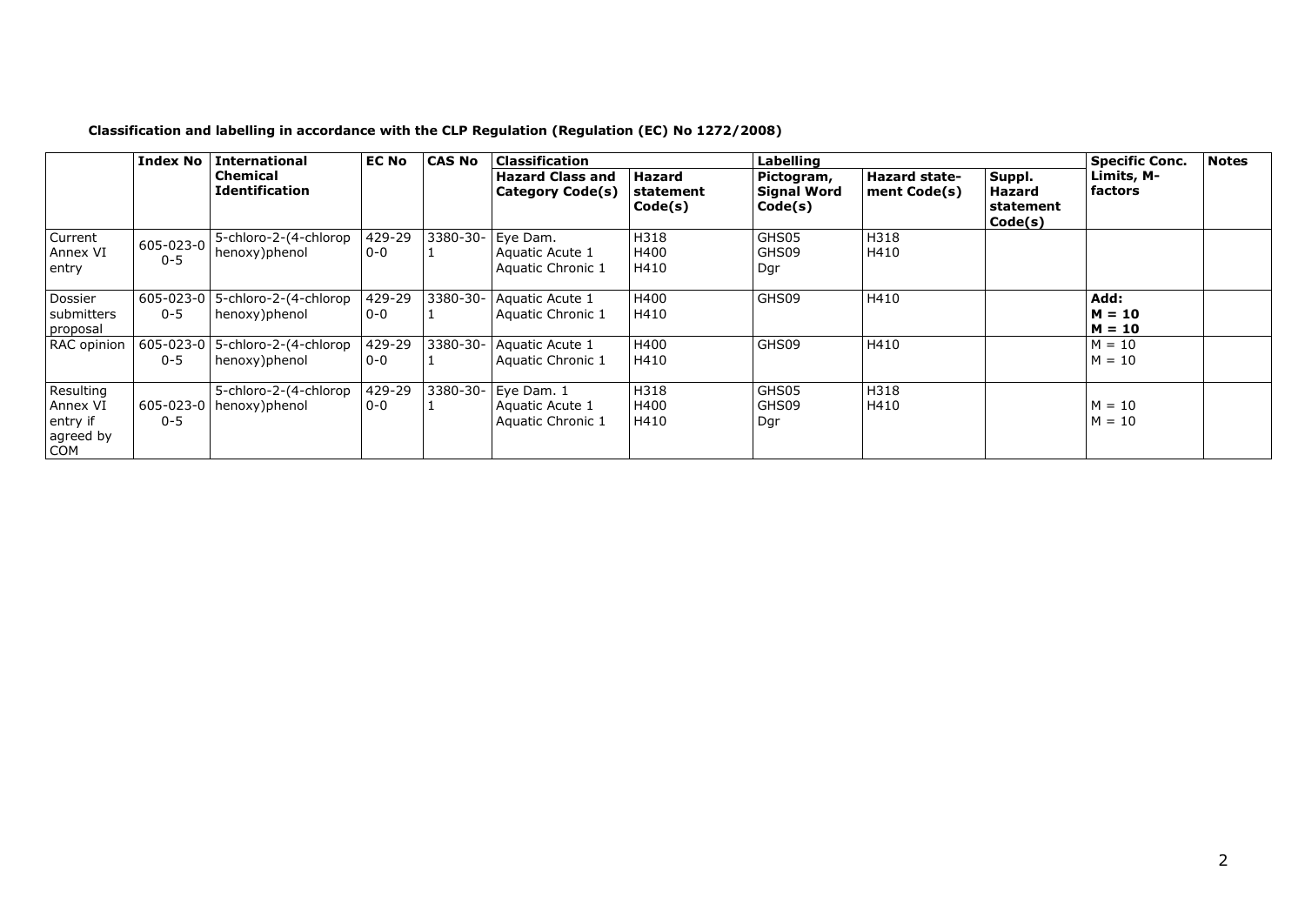## **GROUNDS FOR ADOPTION OF THE OPINION**

## **ENVIRONMENTAL HAZARD ASSESSMENT**

## **RAC evaluation of environmental hazards**

### **Summary of the Dossier submitter's proposal**

The Dossier Submitter (DS) proposed to classify 5-chloro-2-(4-chlorophenoxy)-phenol (DCPP) as Aquatic Acute 1; H400, M=10 and Aquatic Chronic 1; H410, M=10. The classification was based on the substance not being rapidly degradable and very toxic to aquatic organisms. The lowest acute toxicity value was a 72-h ErC $_{50}$  of 0.038 mg/L for algae and the lowest chronic toxicity value was a 72-h NOErC of 0.0093 mg/L, also for algae.

#### *Degradation*

The hydrolysis of DCPP was investigated in one study at 50 °C in sterile aqueous buffer solutions at pH values of 4, 7 and 9 following the preliminary test of OECD Guideline 111 and GLP. No degradation of test substance was measured after 5 days. Consequently DCPP was considered to be hydrolytically stable.

Phototransformation of DCPP in water was investigated in a study performed according to draft OECD 316 guideline (August 2000) and GLP. The photolysis of DCPP was rapid with its amount decreasing to 53% after 6 hours irradiation. By day 2, it had declined to 1.3% of applied radioactivity (AR) and from day 5 onwards, it was not detectable. The estimated half-life of DCPP in aqueous systems at latitudes between 30°N and 50°N ranged from 0.24 days to 4.86 days. Six major photodegradates accounting more than 10% of the AR were formed namely M1, M4, M7, M8, M16 and M17. It was shown that M1, M16 and M17 are nonhalogenated and highly polar compounds. M2 was identified as 4-chlorocatechol, M7 as monochlordihydroxybiphenylether and M8 as a condensation product. M4 was not identified and regarding the structure of DCPP a dioxine or another hazardous substance could be a potential degradation product. No data is available in the CLH Report to classify the degradates for environmental hazard. Mineralization of the photodegradation products continuously increased with study progress. On day  $19^{-14}CO2$ accounted for 20.3% of the AR.

DCPP was considered to be susceptible to photochemical degradation in the gas phase (Technical Guidance Document, EC 2003). The calculated half-life of DCPP in air due to indirect photodegradation was estimated to be 19.701 hours (0.821 days) with the AOPWIN software program.

There are four ready biodegradability tests and one inherent test available on DCPP. In one of the ready tests the test design was not suitable for determining ready biodegradability but in three other tests the substance was not readily biodegrable. The DS concluded from the inherent test OECD 302B result that DCPP is inherently primary degradable although no DOC was measured and adsorption could not be ruled out. Methyl-DCPP was quantified both in water (maximum on day 7) and two sludge samples (maximum on days 7 and 14, respectively). There is not enough data to classify methyl-DCPP but after Public Consultation the DS gave new data concerning bioaccumulation: "The metabolite methyl-DCPP has a calculated log  $K_{ow}$  value of 4.6. An experimental study with *Danio rerio* revealed high Bioconcentration factors: Steady State BCF values of 20800 and 14514 resulting in lipid corrected values of 15273 and 10517.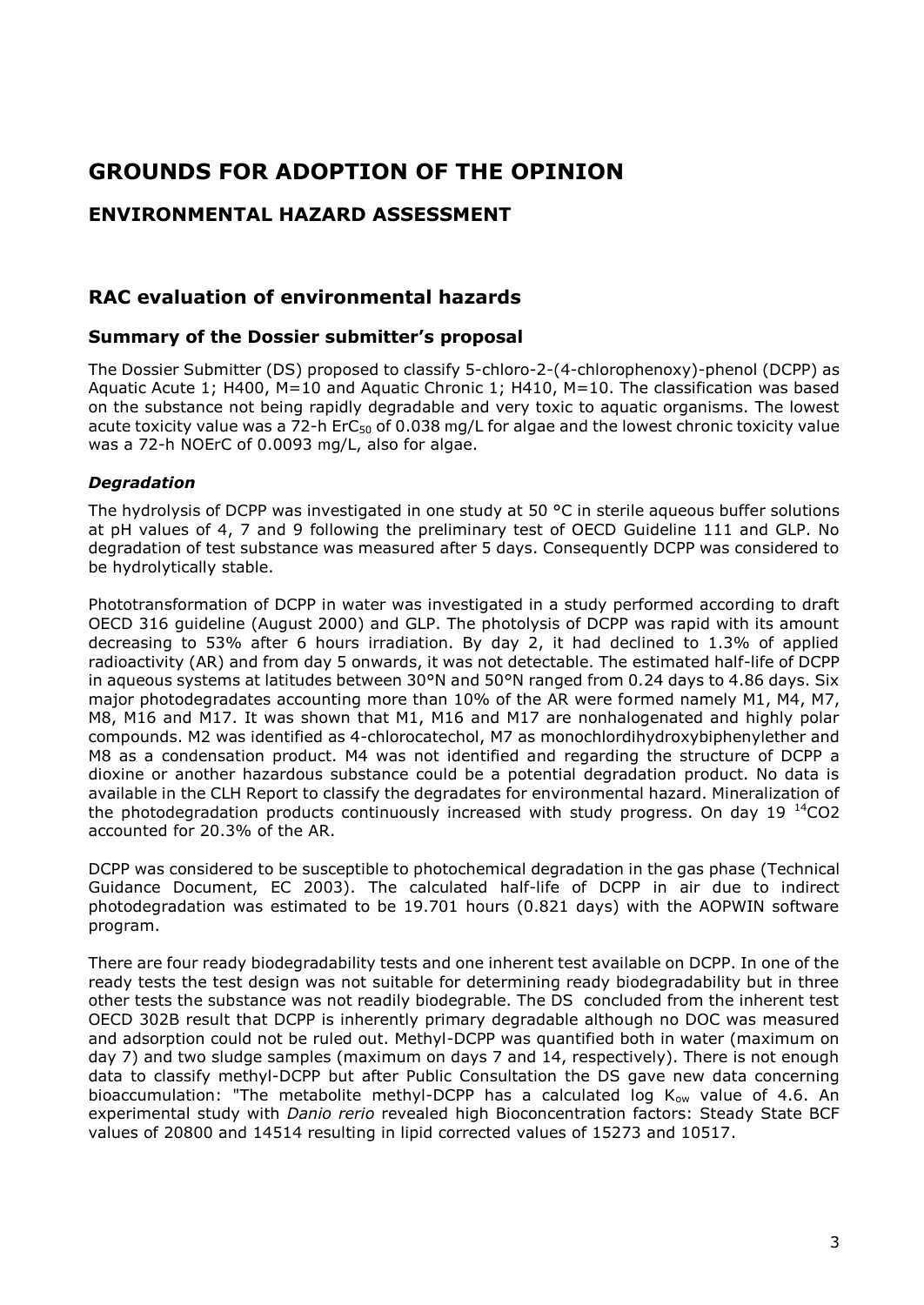| Guideline                         | <b>Test substance</b>                               | <b>Test</b><br>substance<br>concentration | <b>Test</b><br>period | <b>Degradation</b>                                                        |
|-----------------------------------|-----------------------------------------------------|-------------------------------------------|-----------------------|---------------------------------------------------------------------------|
| OECD 301B, GLP                    | Radiolabelled<br>(phenole-U-C14)<br><b>Diclosan</b> | $95 \mu q/L$                              | 28 days<br>61 days    | $40 - 50%$<br>52±9% (both based on $^{14}$ C CO <sub>2</sub> )            |
| OECD 301F, GLP                    | <b>DCPP</b>                                         | $100$ mg/L                                | 28 days               | 0% (no mineralization of the<br>substance provided)                       |
| Japan MITI<br>(OECD 301C),<br>GLP | <b>DCPP</b>                                         | $100$ mg/L                                | 28 days               | 0% (initial test substance conc.<br>the same as at the end)               |
| OECD 301F, GLP                    | <b>DCPP</b>                                         | $100 \mu g/L$                             | 28 days               | 100% elimination, no data on<br>ultimate biodegradation                   |
| OECD 302B, GLP                    | <b>DCPP</b>                                         | $100 \mu g/L$                             | 28 days               | Elimination $> 99\%$ after 14<br>days, no data on ultimate<br>degradation |

Table 1 Ready and inherent degrability tests on DCPP

There is one aerobic aquatic degradation in STP test (OECD 303) on DCPP which according to the CLP Guidance cannot be used for assessing degradation in the aquatic environment. No simulation tests for other environmental compartments are presented in the CLH Report.

#### *Bioaccumulation*

The log P<sub>ow</sub> was measured in an OECD 117 test to be 3.7 at 20°C. The calculated log P<sub>ow</sub> values are 4.8, 4.6 and 4.5 at temperatures 10, 20 and 30 °C, respectively. The bioconcentration of DCPP in carp (*Cyprinus carpio*) was determined in one test following the OECD guideline 305 and GLP and the Japanese standard method according to the "Testing methods for New Chemical Substances" of the Ministry of International Trade and Industry of Japan of 1974. The mean steady-state BCFs for 0.02 mg/L test concentration and for 0.002 mg/L test concentration were 67.4 and 76.7, respectively. Corrected for a whole body lipid content of 5% the resulting whole body BCFs in fish were 99.1 and 112.8. metabolites were not determined

After Public Consultation the DS provided new data concerning the metabolite methyl-DCPP: "The metabolite methyl-DCPP has a calculated log K<sub>ow</sub> value of 4.6. An experimental study with *Danio rerio* revealed high bioconcentration factors: Steady State BCF values of 20800 and 14514 resulting in lipid corrected values of 15273 and 10517 were obtained."

#### *Aquatic toxicity*

The adsorption of DCPP on soils was tested according to OECD Guideline 121 and GLP. The adsorption coefficient of the substance was calculated as log  $K_{oc} = 3.1545$  (Koc= 1427.25) and the result was substantiated with QSAR data. According to DS DCPP can be assumed to be adsorbed in soils. Adsortion may also be important in the context of aquatic toxicity studies. Since the substance is hydrolytically stable and considerably soluble in lipids, adsorption and subsequent desorption and re-solution may explain the observed fluctuations in the measured concentrations in the static aquatic test media.

In the acute Daphnia test and in the algae test determination of the stability of the test item during the test was measured from the samples incubated with no organisms. In the chronic Daphnia study a part of the test item had adsorbed onto the food particles.

There are altogether 2 acute toxicity tests for fish, one for invertebrates and one for algae. The values are presented in Table 2.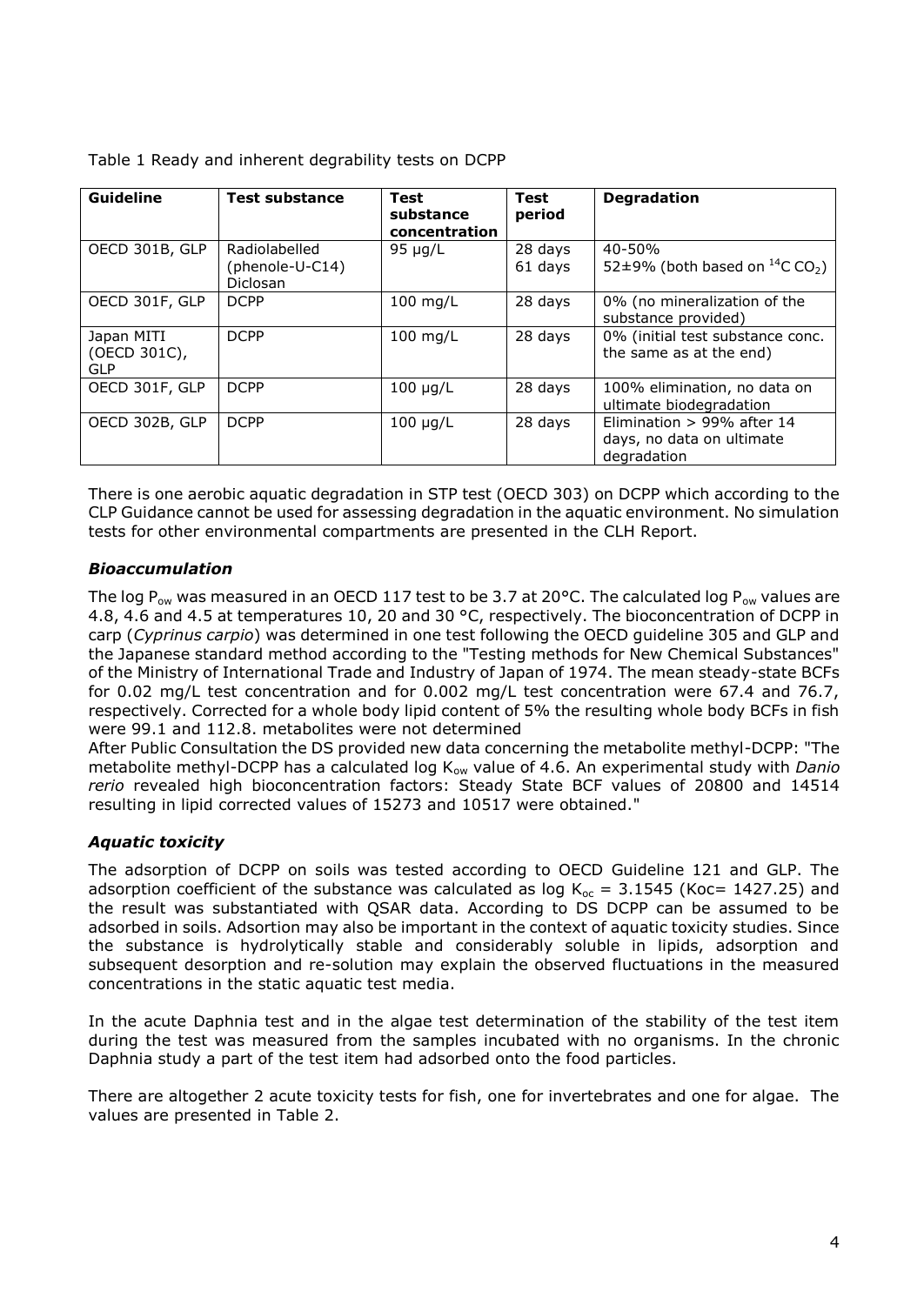Table 2 Acute aquatic toxicity data available

| <b>Species</b>                                     | <b>Test guideline</b>                  | Test type and<br>duration                             | <b>Test result</b>                                                                                               |
|----------------------------------------------------|----------------------------------------|-------------------------------------------------------|------------------------------------------------------------------------------------------------------------------|
| Danio rerio (zebra<br>fish)                        | 92/69/EEC, C.1<br><b>OECD 203, GLP</b> | static, 96h                                           | $LC_{50}$ 0.70 mg/L <sup>(*</sup><br>total mean measured<br>concentrations (74-112% of<br>nominal)               |
| Danio rerio                                        | <b>OECD 203</b>                        | semistatic, 96h,<br>screening pre-test,<br>supportive | $LC_{50}$ 0.86 mg/L<br>initial measured concentration<br>levels                                                  |
| Daphnia magna                                      | 92/69/EEC, C.2<br><b>OECD 202, GLP</b> | static, 48h                                           | $EC_{50}$ 0.32 mg/L <sup>(*</sup><br>nominal (mean measured<br>81-87% of nominal)                                |
| <b>Desmodesmus</b><br>subspicatus (green<br>algae) | 92/69/EEC, C.3<br><b>OECD 201, GLP</b> | static, 72h                                           | $EbC_{50}$ 0.023 mg/L<br>$EIC_{50}$ 0.038 mg/L<br>nominal (measured<br>concentrations 77-124% of<br>the nominal) |

<sup>(\*</sup>The LC<sub>50</sub> and EC<sub>50</sub> values were determined as the geometric mean value of the consecutive test concentrations with 0 and 100% mortality.

 $($  $^*$  Geometric mean of measured concentrations at the beginning and end of the test.

There are no chronic fish toxicity studies available. There is one study available both for invertebrates and algae. The values are presented in Table 3.

Table 3 Chronic aquatic toxicity data available

| <b>Species</b>                                     | <b>Test guideline</b>                  | Test type and<br>duration | <b>Test result</b>                                                                                                                       |  |  |
|----------------------------------------------------|----------------------------------------|---------------------------|------------------------------------------------------------------------------------------------------------------------------------------|--|--|
| No fish study                                      |                                        |                           |                                                                                                                                          |  |  |
| Daphnia magna                                      | OECD211, GLP                           | semistatic, 21 days       | NOEC 0.094 mg/L <sup>(*</sup><br>LOEC 0.27 mg/L <sup>(* (**</sup><br>$EC_{50}$ 0.30 mg/L (nominal)<br>mean measured 41-63% of<br>nominal |  |  |
| <b>Desmodesmus</b><br>subspicatus (green<br>algae) | 92/69/EEC, C.3<br><b>OECD 201, GLP</b> | static, 72h               | NOErC 0.0093 mg/ $L^{\overline{K***}}$                                                                                                   |  |  |

 $($ <sup>\*</sup> averaged measured concentrations from day 14 and 19 for which the used test media per test concentration were poured together after removal of daphnia and which had included food particles 100% mortality at this concentration

(\*\*\* Geometric mean of measured concentrations at the beginning and end of the test.

The most sensitive organism in acute and chronic aquatic toxicity tests is algae with an  $E C_{50}$  of 0.038 mg/L and with an NOErC of 0.0093 mg/L.

#### **Comments received during public consultation**

Two Member States (MS) supported the DS's proposal for classification. They also commented on the purity. The DS agreed that the original 99.1% (w/w) purity should be corrected with 99.5% (w/w) based on new confidential study submitted.

A comment was also received concerning aquatic bioaccumulation stating that the BCF value for the metabolite methyl-DCPP should be amended to BCF values between 10517 and 17505. The DS agreed with the following: "The metabolite methyl-DCPP has a calculated log  $K_{ow}$  value of 4.6. An experimental study with *Danio rerio* revealed high Bioconcentration factors: Kinetic BCF values of 23804 and 16738 were obtained, resulting in lipid corrected values of 17505 and 12129. Steady State BCF values of 20800 and 14514 resulting in lipid corrected values of 15273 and 10517 were obtained. Based on the criteria for PBT/vPvB substances, methyl-DCPP has to be regarded as very bioaccumulative (vB)."